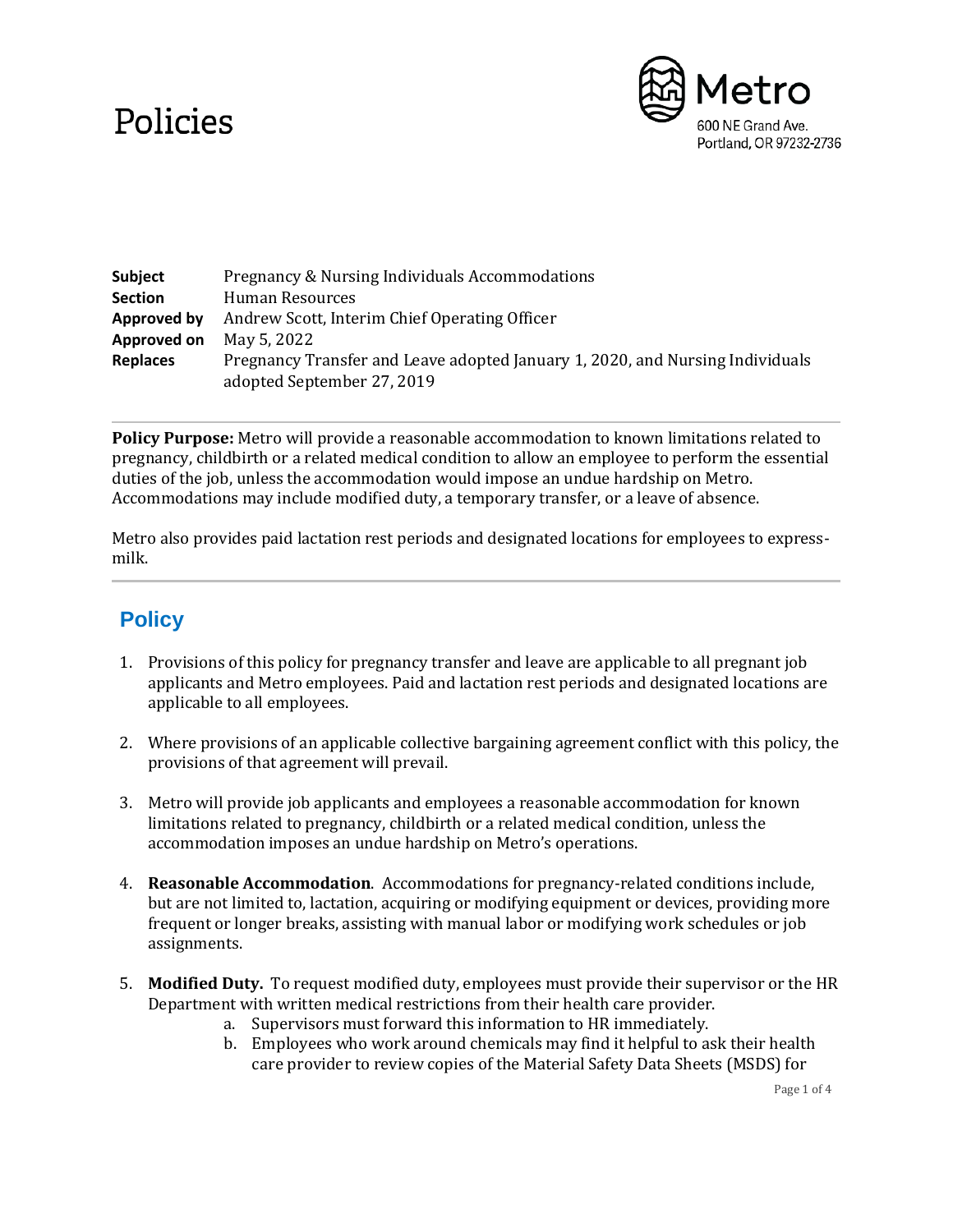their work area. Supervisors will ensure that MSDS sheets are available to employees.

- c. If more information is needed to clarify the restrictions or evaluate the suitability of possible transfer options, the HR Department may request that the employee provide additional information before a decision is made on the employee's request. With the employee's consent, the HR Benefits Manager may request follow-up information directly from the employee's health care provider.
- d. Employees are not required to meet eligibility requirements under the ADA, OFLA or FMLA to qualify for modified duty, transfer or leave under this policy.
- e. Metro will not assume a pregnant employee is unable to perform regular duties without a request by the employee.
- f. The employee must meet all the attendance, conduct, and performance expectations for the modified duty or transfer position.
- 6. **Temporary Transfer.** A temporary transfer will be provided only if:
	- a. It is not feasible to modify the duties of the employee's current position;
	- b. There is an available position for which the employee is qualified;
	- c. The duties in the temporary position are consistent with the employee's medical restrictions; and
	- d. The transfer does not create a hardship to Metro's operations.
- 7. **Leave of Absence.** A leave of absence will be granted only if Metro cannot make a reasonable accommodation to the known limitation in some other way. If necessary, an eligible employee may request leave pending consideration of another request for reasonable accommodation.
	- a. A leave of absence for pregnancy will be paid from accrued paid time off. Once accrued paid time off is exhausted, leave will be unpaid.
	- b. If the employee is benefits-eligible, benefits will be continued for as long as the employee's leave is paid by accruals. For unpaid leave, benefits will continue through the last day of the month following the month in which unpaid leave begins. After that date, leave will be without benefits unless the employee elects to continue benefits at the employee's own expense.
		- i. If the leave is covered by OFLA/FMLA, benefits will continue as described in that policy.
	- c. Leave will be granted for as long as the employee is unable to perform any suitable and available positions due to pregnancy-related medical restrictions.
	- d. Leave granted under this policy will not be counted against the employee's attendance record for purposes of discipline or performance evaluations.
- 8. The position of an employee who has been transferred or is on leave may be filled on a temporary basis or kept vacant until the employee is reinstated.
- 9. An employee whose medical restrictions change or are lifted must notify their supervisor and submit a copy of the release or revised restrictions to the HR Department by the employee's next scheduled work shift or within three business days of the date on the release, whichever comes first.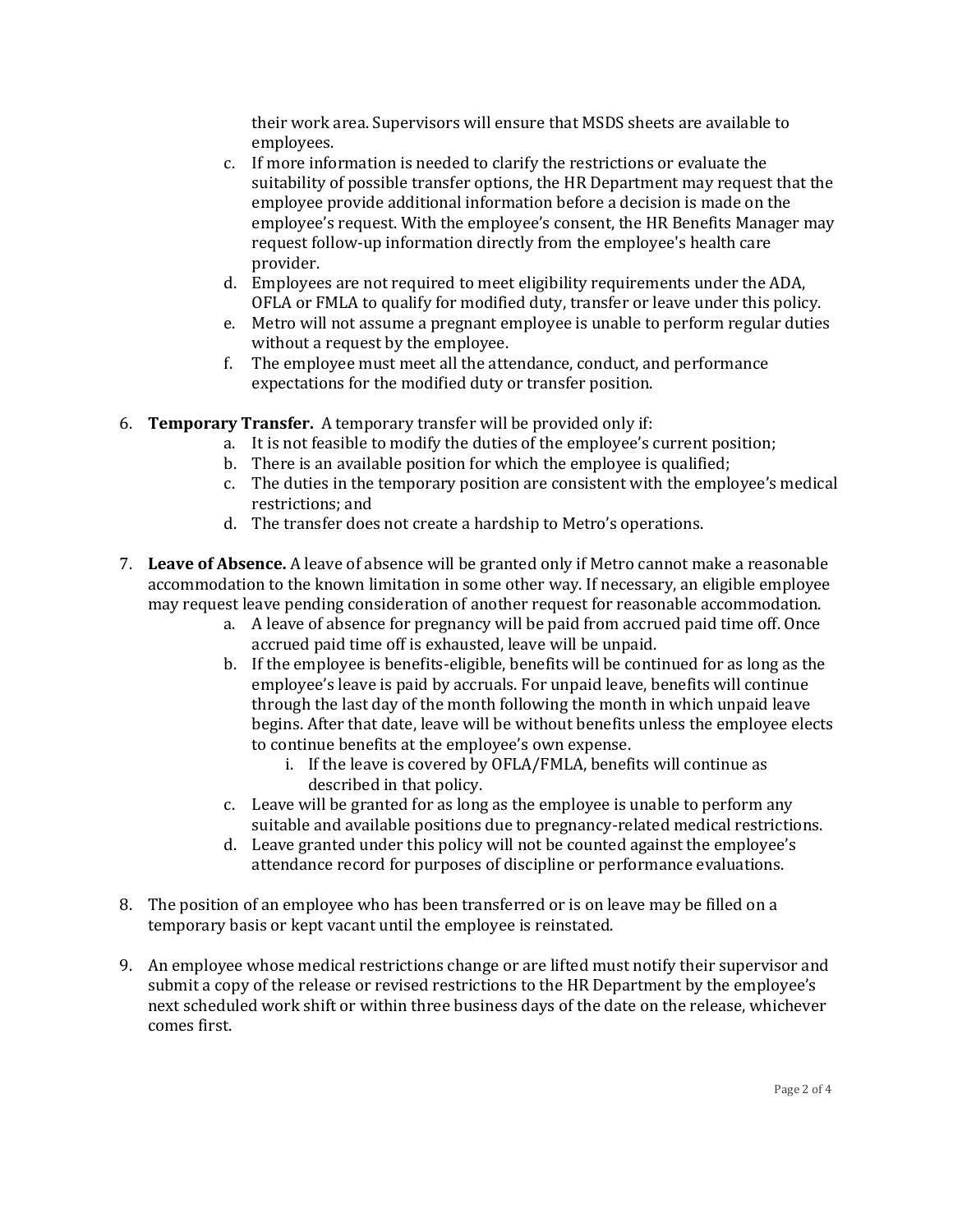- 10. Metro will reinstate an employee to their regular position within ten business days of receiving a medical release indicating that the employee is able to perform all the duties of that position, unless the position has been eliminated or the employee is no longer eligible for the position for reasons unrelated to the pregnancy transfer or leave.
	- a. In the event that the employee's regular position is eliminated, the employee will be subject to layoff consistent with applicable policy and contract provisions.
- 11. Metro may remove an employee from a modified duty or transfer assignment for any of the following reasons:
	- a. The employee's medical restrictions are lifted or change substantially such that the modified duty or transfer assignment is no longer appropriate;
	- b. The employee is unable or unwilling to meet the attendance, performance and conduct expectations for the modified duty or transfer assignment; or
	- c. Continuation of the modified duty or transfer assignment will create an undue hardship to Metro's operations.

## 12. **Nursing Individuals**

- a. Metro will maintain a list of designated locations in private areas and in close proximity to an employee's workstation, other than a public restroom or toilet stall, to express milk and will be responsible for maintaining these locations in accordance with state and federal laws.
- b. All employees are entitled to take reasonable amounts of time to take lactation rest periods to express milk. There is no limit on number of lactation rest periods that can be taken.
- c. The employee should, if feasible, take the lactation rest periods at the same time as the breaks or meal periods that are otherwise provided to the employee.
- d. Supervisors should provide flexible schedules to accommodate individual employees' needs when feasible.
- e. If the employee no longer has need for the provisions of this policy or no longer qualifies, she should inform her supervisor and return to a regular work schedule
- f. Responsibilities
	- i. Employee:
		- 1. Provide written or verbal notice to your supervisor that you intend to express milk upon returning to work.
		- 2. Provide notice to supervisor of needed lactation rest periods. Will be responsible for storing breast milk. An employee may bring a cooler or insulated food container or use Metro refrigerator open for personal use at the worksite.
	- ii. Supervisor
		- 1. Become familiar with this policy and the designated locations at their worksite.
		- 2. Upon request for a rest period to express breast milk, supervisors will grant a reasonable amount of time for the break.
		- 3. Provide flexible schedules to accommodate employees' needs.
		- 4. Contact Metro Human Resources if questions arise regarding designated locations or scheduling.